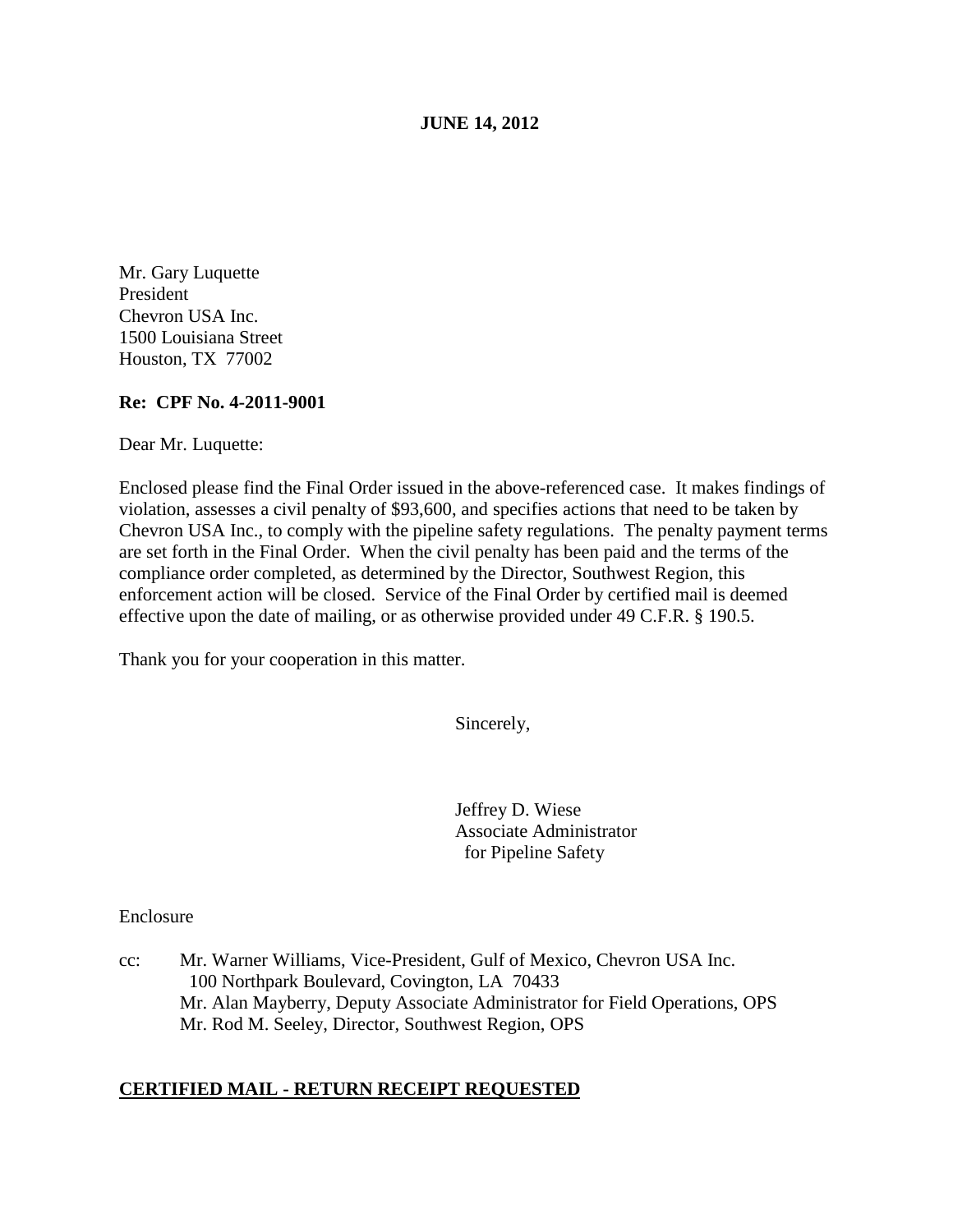# **U.S. DEPARTMENT OF TRANSPORTATION PIPELINE AND HAZARDOUS MATERIALS SAFETY ADMINISTRATION OFFICE OF PIPELINE SAFETY WASHINGTON, D.C. 20590**

**)**

**)**

**)**

**In the Matter of ) Chevron USA Inc., ) CPF No. 4-2011-9001 Respondent. )**

**\_\_\_\_\_\_\_\_\_\_\_\_\_\_\_\_\_\_\_\_\_\_\_\_\_\_\_\_\_\_\_\_\_\_\_\_)**

**\_\_\_\_\_\_\_\_\_\_\_\_\_\_\_\_\_\_\_\_\_\_\_\_\_\_\_\_\_\_\_\_\_\_\_\_**

# **FINAL ORDER**

Between March 2010 and December 2010, pursuant to 49 U.S.C. § 60117, a representative of the Pipeline and Hazardous Materials Safety Administration (PHMSA), Office of Pipeline Safety (OPS), inspected Chevron USA Inc.'s (Chevron or Respondent) records and facilities in Covington, Lafayette, Cameron, and LaFourche Parishes, Louisiana. OPS also inspected the company's Gulf of Mexico offshore facilities in West Cameron, Bay Marchand, and Grand Isle. Chevron operates 35 miles of jurisdictional natural gas and crude oil pipelines from its offshore production facilities. [1](#page-1-0)

As a result of these inspections, the Director, Southwest Region, OPS (Director), issued to Respondent, by letter dated August 9, 2011, a Notice of Probable Violation, Proposed Civil Penalty, and Proposed Compliance Order (Notice), which also included a warning pursuant to 49 C.F.R. § 190.205. In accordance with 49 C.F.R. § 190.207, the Notice proposed finding that Chevron had committed various violations of 49 C.F.R. Part 192 and 195 and assessing a civil penalty of \$93,600 for the alleged violations. The warning items required no further action but warned the operator to correct the probable violations or face future potential enforcement action.

Upon requesting and receiving an extension of time to respond, Chevron responded to the Notice by letter dated September 6, 2011 (Response). The company did not contest the probable violations but requested a modification of the proposed compliance order. Respondent did not request a hearing and therefore has waived its right to one.

# **FINDINGS OF VIOLATION**

In its Response, Chevron did not contest the allegation in the Notice that it violated 49 C.F.R. § Parts 192 and 195, as follows:

<span id="page-1-0"></span> $\frac{1}{1}$ <sup>1</sup> OPS Pipeline Safety Violation Report (August 8, 2011), at 1.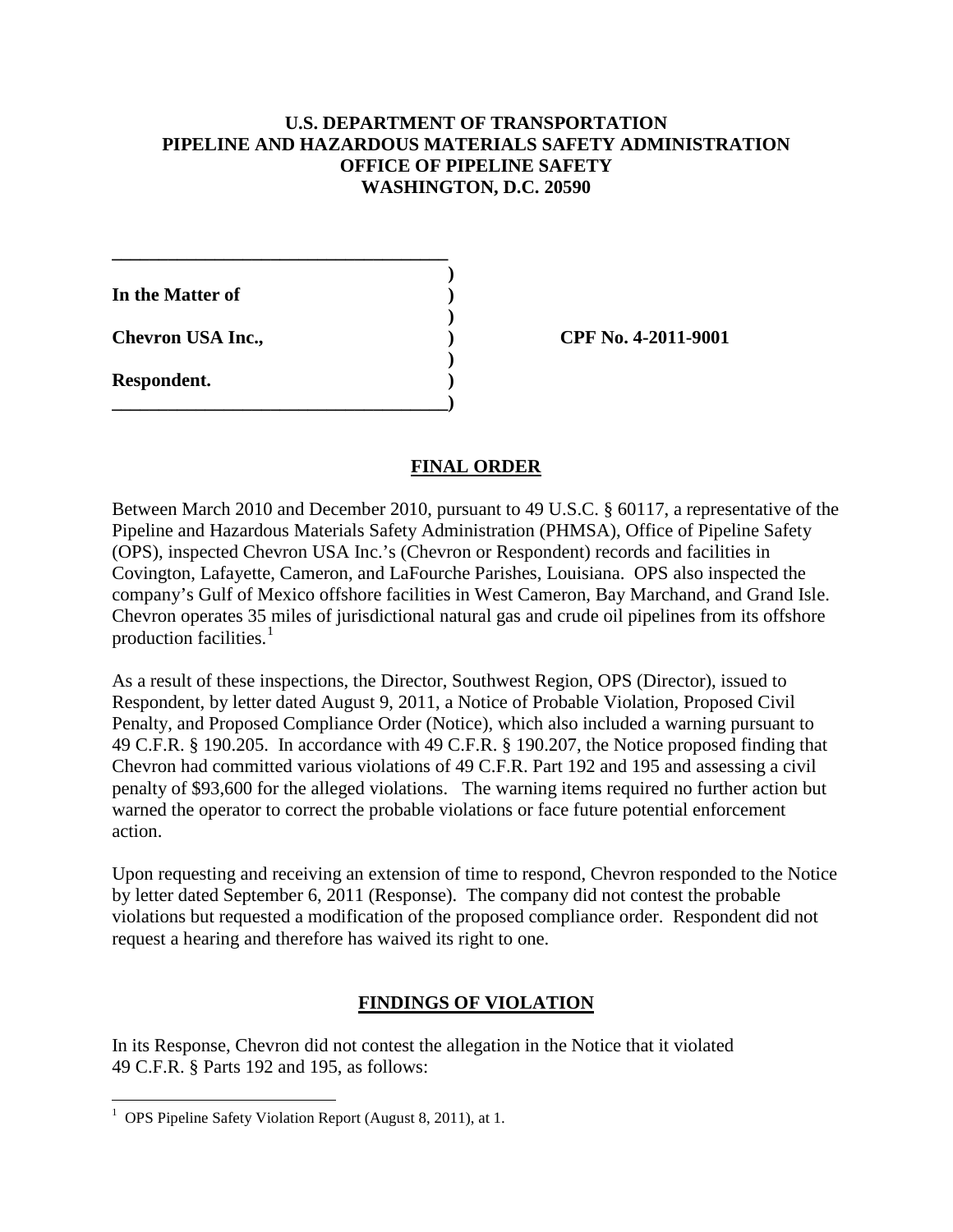**Item 1:** The Notice alleged that Respondent violated 49 C.F.R. §§ 192.10 and 195.9, which state, in relevant part:

### **§ 192.10 Outer continental shelf pipelines.**

Operators of transportation pipelines on the Outer Continental Shelf (as defined in the Outer Continental Shelf Lands Act; 43 U.S.C. 1331) must identify on all their respective pipelines the specific points at which operating responsibility transfers to a producing operator….

### **§ 195.9 Outer continental shelf pipelines.**

Operators of transportation pipelines on the Outer Continental Shelf must identify on all their respective pipelines the specific points at which operating responsibility transfers to a producing operator. For those instances in which the transfer points are not identifiable by a durable marking, each operator will have until September 15, 1998 to identify the transfer points. If it is not practicable to durably mark a transfer point and the transfer point is located above water, the operator must depict the transfer point on a schematic maintained near the transfer point. If a transfer point is located subsea, the operator must identify the transfer point on a schematic which must be maintained at the nearest upstream facility and provided to PHMSA upon request. For those cases in which adjoining operators have not agreed on a transfer point by September 15, 1998 the Regional Director and the MMS Regional Supervisor will make a joint determination of the transfer point.

The Notice alleged that Respondent violated 49 C.F.R. §§ 192.10 and 195.9 by failing to identify the demarcation point between production and transportation pipeline facilities in certain areas. Specifically, Chevron did not identify where piping changed from production to transportation for the Grand Isle Block Number 27 platform R, the Bay Marchand Block Number 2 platform C&I, and the Bay Marchand Block Number 3 platform K&N. The demarcation points for these facilities could neither be visibly located nor could Chevron provide the required schematic drawings depicting the transfer points.

In its Response, Chevron stated that its Piping and Instrumentation Diagrams (P&IDs) were available for review during the OPS inspection but did not contest the allegation of violation. Chevron stated that it had nevertheless re-marked the demarcation points, provided pictures of the new markings in its Response, and submitted the P&IDs for PHMSA's review. On account of the evidence provided in the Response, Chevron requested that PHMSA remove Item #1 from the proposed compliance order.

I find that Chevron was not in compliance with the pipeline safety regulations at the time of the inspection since the demarcation points were not visible and the OPS inspector was not given a copy of the relevant schematic drawings. Therefore, based upon a review of all of the evidence, I find that Respondent violated 49 C.F.R. §§ 192.10 and 195.9 by failing to identify the transfer point from production to transportation on the listed facilities. The terms of the Compliance Order will be addressed in that section of the Final Order below.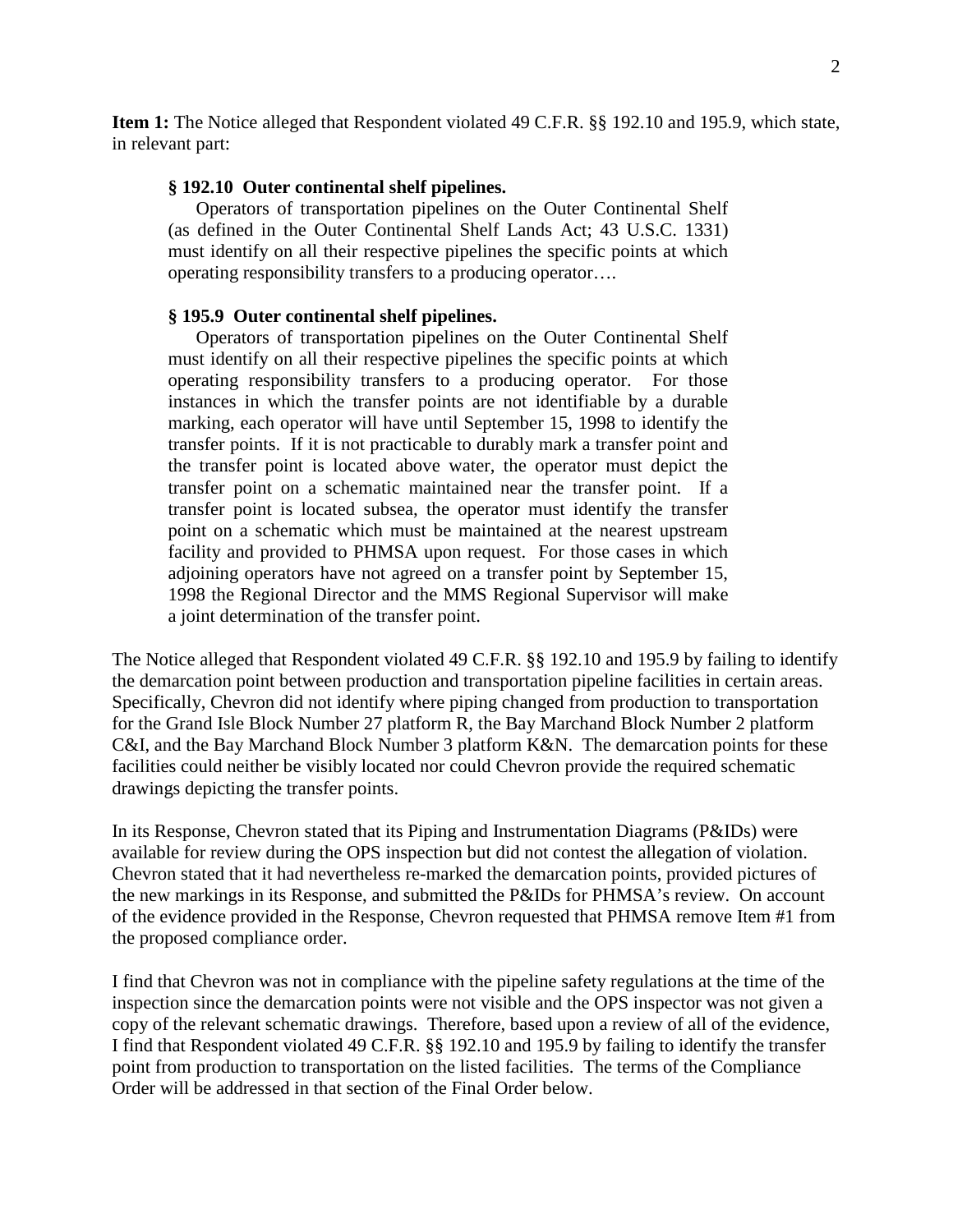**Item 2:** The Notice alleged that Respondent violated 49 C.F.R. §§ 192.13 and 195.5, which state, in relevant part:

# **§ 192.13 What general requirements apply to pipelines regulated under this part?**

(a) No person may operate a segment of pipeline listed in the first column that is readied for service after the date in the second column, unless:

(1) The pipeline has been designed, installed, constructed, initially inspected, and initially tested in accordance with this part; or

(2) The pipeline qualifies for use under this part according to the requirements in  $\S$  192.14. . . .

### **§ 195.5 Conversion to service subject to this part.**

(a) A steel pipeline previously used in service not subject to this part qualifies for use under this part if the operator prepares and follows a written procedure to accomplish the following:

(1) The design, construction, operation, and maintenance history of the pipeline must be reviewed and, where sufficient historical records are not available, appropriate tests must be performed to determine if the pipeline is in satisfactory condition for safe operation. If one or more of the variables are necessary to verify the design pressure under § 195.106 or to perform the testing under paragraph  $(a)(4)$  of this section is unknown, the design pressure may be verified and the maximum operating pressure determined by-

(i) Testing the pipeline in accordance with ASME B31.8, Appendix N, to produce a stress equal to the yield strength; and

(ii) Applying, to not more than 80 percent of the first pressure that produces a yielding, the design factor F in § 195.106(a) and the appropriate factors in § 195.106(e).

(2) The pipeline right-of-way, all aboveground segments of the pipeline, and appropriately selected underground segments must be visually inspected for physical defects and operating conditions which reasonably could be expected to impair the strength or tightness of the pipeline.

(3) All known unsafe defects and conditions must be corrected in accordance with this part.

(4) The pipeline must be tested in accordance with subpart E of this part to substantiate the maximum operating pressure permitted by § 195.406.

(b) A pipeline that qualifies for use under this section need not comply with the corrosion control requirements of subpart H of this part until 12 months after it is placed into service, notwithstanding any previous deadlines for compliance.

(c) Each operator must keep for the life of the pipeline a record of the investigations, tests, repairs, replacements, and alterations made under the requirements of paragraph (a) of this section.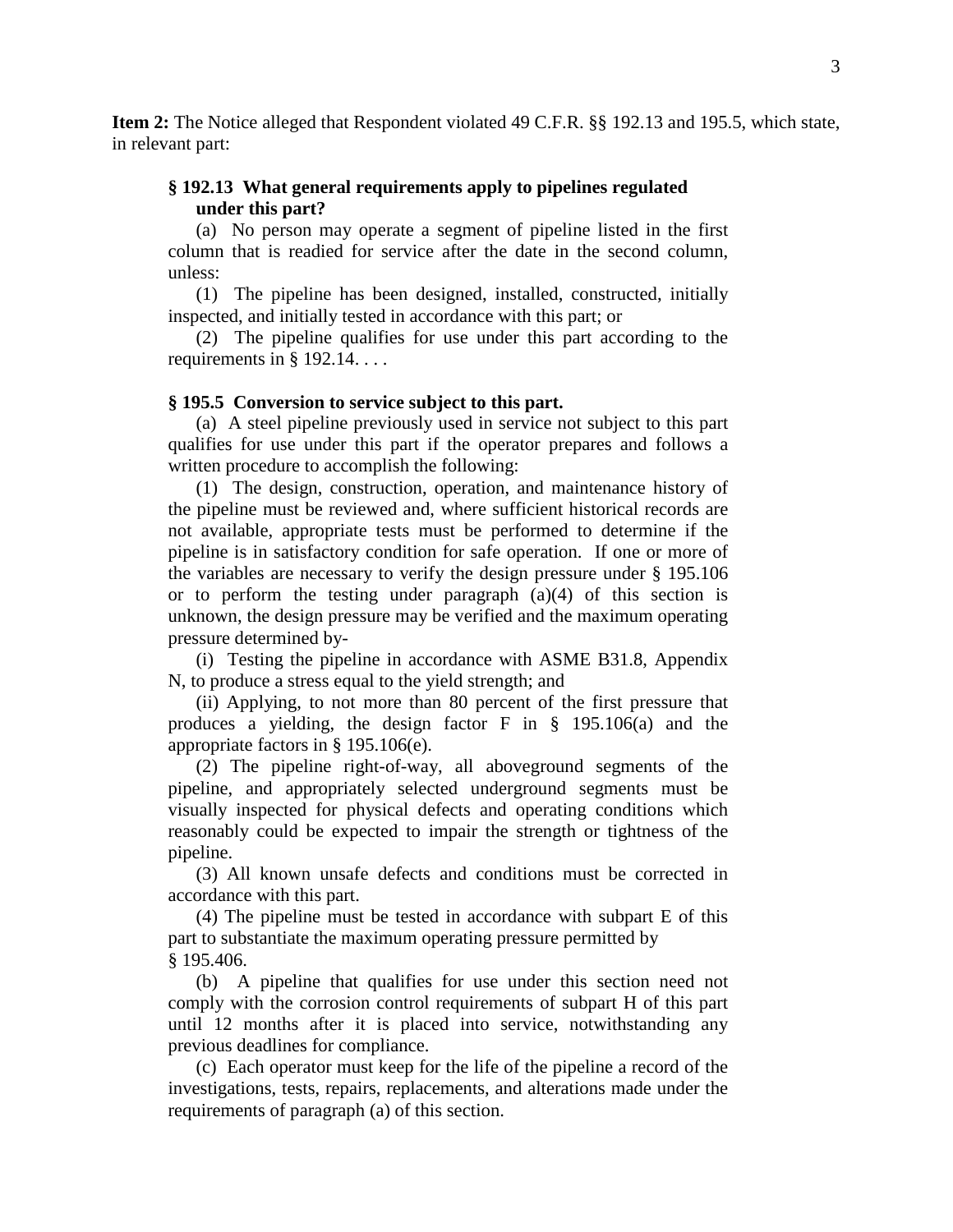The Notice alleged that Respondent violated 49 C.F.R. §§ 192.13 and 195.5 by failing to prepare and follow written conversion-to-service procedures and to maintain records demonstrating that the applicable conversion-to-service requirements were implemented for certain pipelines now operated as ones regulated by U.S. Department of Transportation (DOT). It further alleged that Chevron's own procedures required that a written plan and records regarding the conversion to service be developed and maintained. Specifically, there were no records available of a conversion-to-service plan for the six-inch gas line between Grand Isle 37R and Bay Marchand Block Number 3 C&I. Chevron began using this line on December 19, 2008, and it was still in service at the time of the OPS inspection when Chevron was unable to produce the records.

In regards to the six-inch oil line running from Bay Marchand Block Number 3 platform E to Bay Marchand Block Number 3 platform C&I, Chevron also could not produce any conversionto-service procedures or records for this line. Chevron began using the line on July 3, 2010, yet could not produce any conversion-to-service records for the line at the time of the OPS inspection.

In its Response, Chevron did not contest the allegation of violation and agreed to pay the civil penalty and comply with the proposed compliance order. Accordingly, based upon a review of all of the evidence, I find that Respondent violated 49 C.F.R. §§ 192.13 and 195.5 by failing to prepare and follow written conversion-to-service procedures and to maintain proper records demonstrating that the applicable conversion-to-service requirements were implemented for these lines.

**Item 4:** The Notice alleged that Respondent violated 49 C.F.R. §§ 192.805 and 195.505, which state, in relevant part:

#### **§ 192.805 Qualification program.**

Each operator shall have and follow a written qualification program. The program shall include provisions to:

(a) Identify covered tasks;

(b) Ensure through evaluation that individuals performing covered tasks are qualified;

(c) Allow individuals that are not qualified pursuant to this subpart to perform a covered task if directed and observed by an individual that is qualified; ….

#### **§ 195.505 Qualification program.**

Each operator shall have and follow a written qualification program. The program shall include provisions to:

(a) Identify covered tasks;

(b) Ensure through evaluation that individuals performing covered tasks are qualified;

(c) Allow individuals that are not qualified pursuant to this subpart to perform a covered task if directed and observed by an individual that is qualified; ….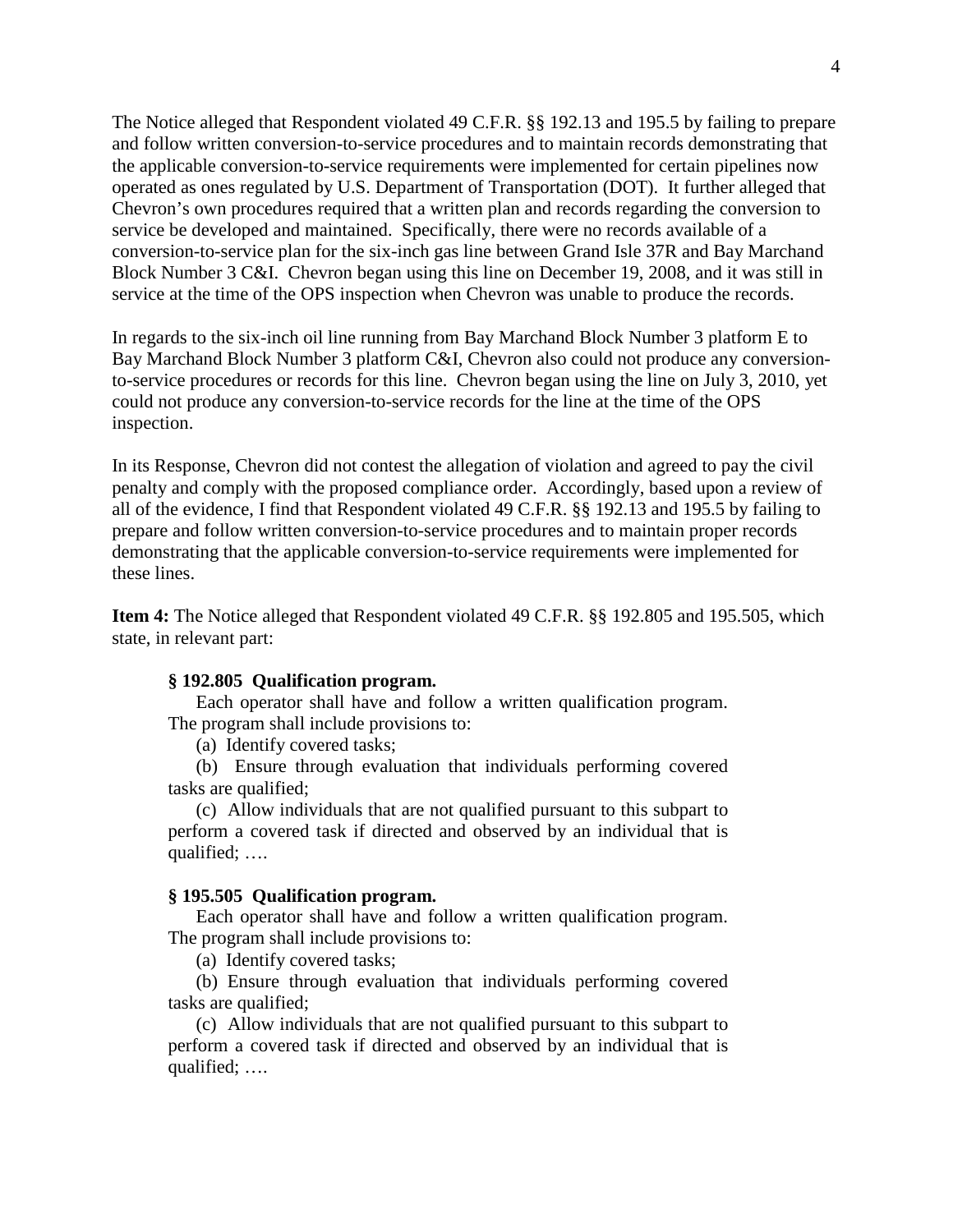The Notice alleged that Respondent violated 49 C.F.R. §§ 192.805 and 192.505 by failing to ensure, under its operator qualification (OQ) program, that a certain covered task was performed by a qualified individual. Specifically, the Notice alleged that according to Chevron's procedures, inspection of the Sabine Gas Plant rectifier was a covered task and therefore all inspections of the rectifier had to be conducted by a qualified individual. It alleged, however, that a qualified individual only inspected the Sabine Gas Plant rectifier once between April 1, 2008, and February 20, 2010. Non-qualified individuals carried out the other inspections conducted during this period.

In its Response, Chevron did not contest the allegation of violation and agreed to pay the civil penalty and comply with the proposed compliance order. Chevron also stated that it had taken steps to avoid noncompliance in the future. Accordingly, based upon a review of all of the evidence, I find that Respondent violated 49 C.F.R. §§ 192.805 and 195.505 by failing to ensure that the covered task of rectifier inspections was performed by a qualified individual.

**Item 6:** The Notice alleged that Respondent violated 49 C.F.R. §§ 192.465 and 195.573, which state, in relevant part:

# **§ 192.465 External corrosion control: Monitoring.**

- $(a)$  ...
- (b) Each cathodic protection rectifier or other impressed current power source must be inspected six times each calendar year, but with intervals not exceeding  $2\frac{1}{2}$  months, to insure that it is operating.

# **§ 195.573 What must I do to monitor external corrosion control?**

 $(a) \ldots$ 

(c) *Rectifiers and other devices.* You must electrically check for proper performance each device in the first column at the frequency stated in the second column.

| Device                                    | Check frequency                                                  |
|-------------------------------------------|------------------------------------------------------------------|
| Rectifier $\ldots$                        | At least six times each calendar<br>year, but with intervals not |
| Reverse current switch.                   | exceeding $2\frac{1}{2}$ months.                                 |
| Diode.<br>Interference bond whose failure |                                                                  |
| Would jeopardize structural               |                                                                  |
| protection                                |                                                                  |

The Notice alleged that Respondent violated 49 C.F.R. §§ 192.465 and 192.573 by failing to inspect certain rectifiers for proper performance within the required interval. The Sabine Gas Plant rectifier supplies cathodic protection current for both the six-inch oil line and the 18-inch gas line. This device is required by both Parts 192 and 195 to be inspected six times per year, at intervals not exceeding 2½ months. The Notice alleged that although Chevron had supplied documentation indicating that readings on the voltmeter and ammeter dials were taken, there was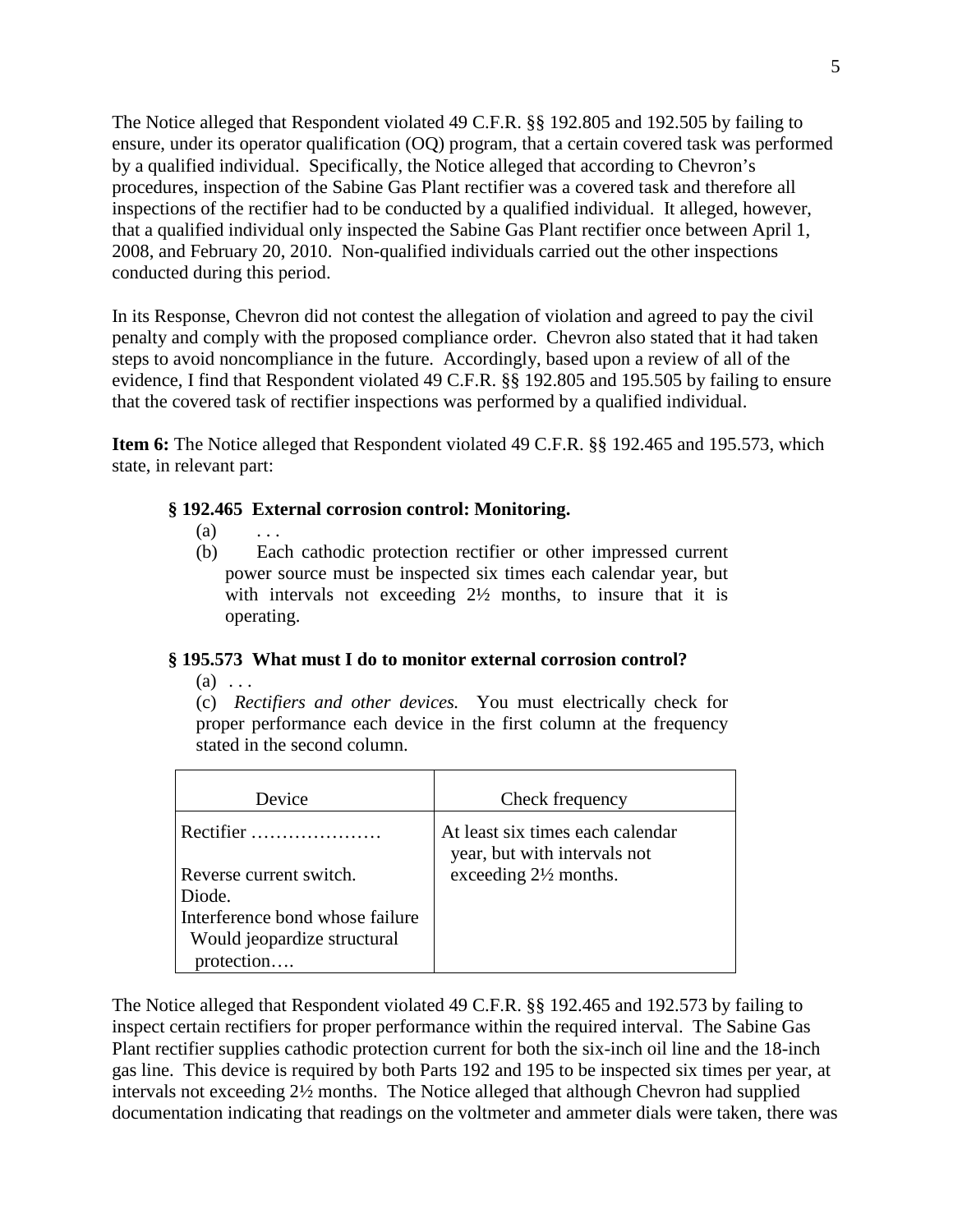no indication that the meters had ever been checked for accuracy. In addition, no documentation was provided for the time period from August 29, 2008, to February 14, 2009.

In its Response, Chevron did not contest the allegation of violation and agreed to pay the civil penalty. Chevron also stated that it had discovered this non-compliance and taken steps to address it prior to the inspection. This proactive conduct and the evidence supporting it will be reviewed in the Assessment of Penalty section below.

Accordingly, based upon a review of all of the evidence, I find that Respondent violated 49 C.F.R. §§ 192.465 and 195.573 by failing to perform proper rectifier inspections within the required interval.

These findings of violation will be considered prior offenses in any subsequent enforcement action taken against Respondent.

# **ASSESSMENT OF PENALTY**

Under 49 U.S.C. § 60122, Respondent is subject to an administrative civil penalty not to exceed \$100,000 per violation for each day of the violation, up to a maximum of \$1,000,000 for any related series of violations. In determining the amount of a civil penalty under 49 U.S.C. § 60122 and 49 C.F.R. § 190.225, I must consider the following criteria: the nature, circumstances, and gravity of the violation, including adverse impact on the environment; the degree of Respondent's culpability; the history of Respondent's prior offenses; the Respondent's ability to pay the penalty and any effect that the penalty may have on its ability to continue doing business; and the good faith of Respondent in attempting to comply with the pipeline safety regulations. In addition, I may consider the economic benefit gained from the violation without any reduction because of subsequent damages, and such other matters as justice may require. The Notice proposed a total civil penalty of \$93,600 for the violations cited above.

**Item 2:** The Notice proposed a civil penalty of \$27,200 for failing to follow written conversionto-service procedures and to maintain records demonstrating that the applicable conversion-toservice requirements were implemented for certain pipelines now operated as DOT pipelines. In its Response, Chevron agreed to pay the proposed civil penalty.

The civil penalty amount for this Item is based on the civil penalty assessment factors listed in 49 C.F.R. § 190.225, including, but not limited to, culpability, gravity, duration of the violation, and prior enforcement history of the operator. As stated in the Violation Report, the noncompliance posed a significant threat to pipeline safety, even though no accident occurred. Chevron has not presented any evidence or arguments that would justify a reduction in the proposed penalty amount. Having reviewed the penalty factors and the facts of this case, I find that the proposed civil penalty of \$27,200 is justified. Accordingly, I assess Respondent a civil penalty of \$27,200.

**Item 4:** The Notice proposed a civil penalty of \$33,200 for failing to ensure that a certain covered task was performed by a qualified individual. In its Response, Chevron agreed to pay the proposed civil penalty.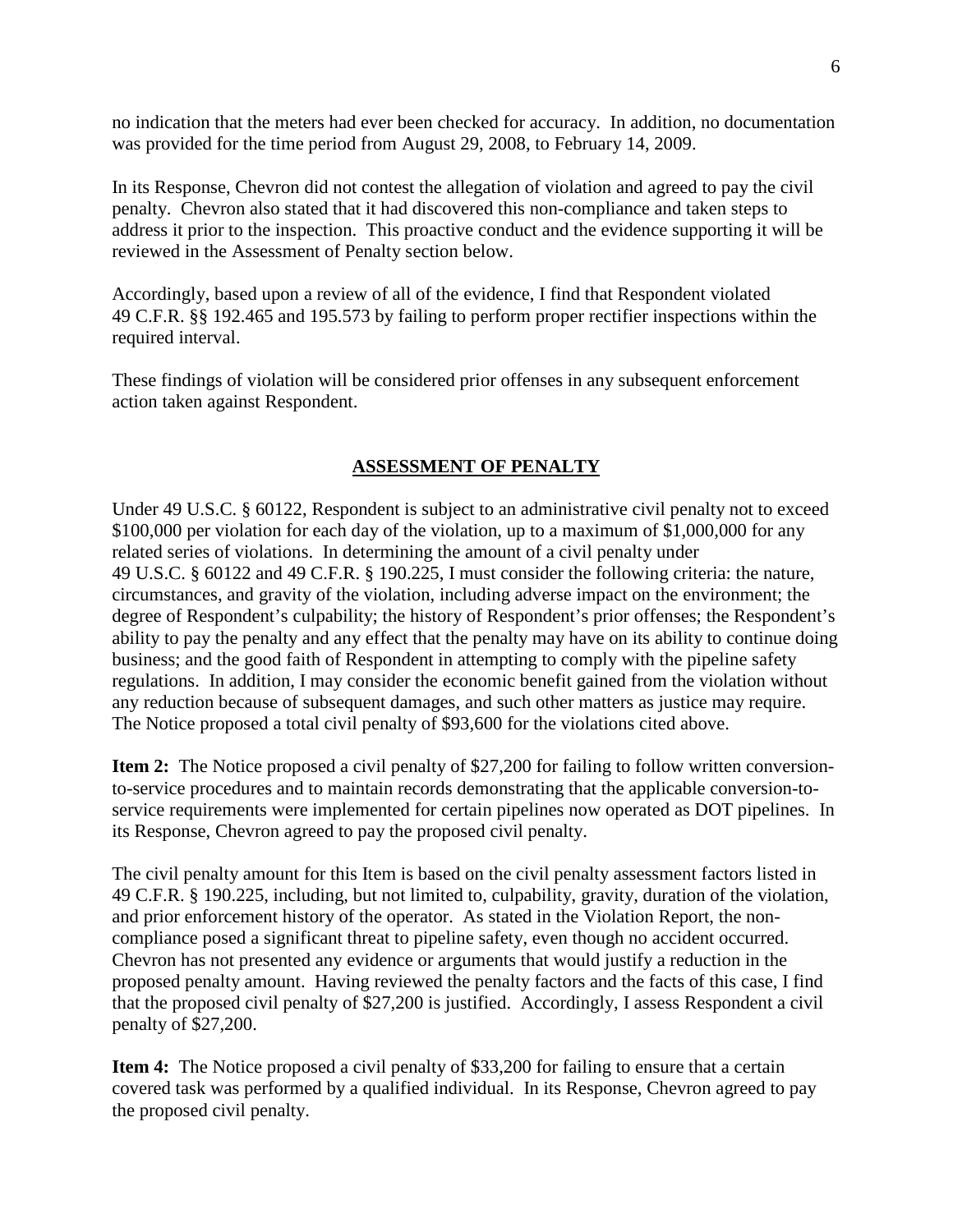The civil penalty amount for this Item is based on the civil penalty assessment factors listed in 49 C.F.R. § 190.225, including but not limited to, culpability, gravity, duration of the violation, and prior enforcement history of the operator. As stated in the Violation Report, the noncompliance posed a significant threat to pipeline safety, even though no accident occurred. Chevron has not presented any evidence or arguments that would justify a reduction in the proposed penalty amount. Having reviewed the penalty factors and the facts of this case, I find that the proposed civil penalty of \$33,200 is justified. Accordingly, I assess Respondent a civil penalty of \$33,200.

**Item 6:** The Notice proposed a civil penalty of \$33,200 for failing to fully perform certain required rectifier inspections within the required interval. In its Response, Chevron agreed to pay the civil penalty amount but noted that it had discovered the non-compliance and taken necessary steps to correct the violation before the OPS inspection.

The civil penalty amount for this Item is based on the civil penalty assessment factors listed in 49 C.F.R. § 190.225, including but not limited to, culpability, gravity, duration of the violation, and prior enforcement history of the operator. I would note that the proposed penalty for this Item was already reduced in light of the fact that Chevron discovered the violation prior to the OPS inspection and took action to address the problem. Accordingly, having reviewed the penalty factors and the facts of this case, I find that the proposed civil penalty of \$33,200 is justified. Accordingly, I assess Respondent a civil penalty of \$33,200.

In summary, having reviewed the record and considered the assessment criteria for each of the Items cited above, I assess Respondent a total civil penalty of **\$93,600**.

Payment of the civil penalty must be made within 20 days of service. Federal regulations (49 C.F.R. § 89.21(b)(3)) require such payment to be made by wire transfer through the Federal Reserve Communications System (Fedwire), to the account of the U.S. Treasury. Detailed instructions are contained in the enclosure. Questions concerning wire transfers should be directed to: Financial Operations Division (AMZ-341), Federal Aviation Administration, Mike Monroney Aeronautical Center, P.O. Box 269039, Oklahoma City, Oklahoma 73125. The Financial Operations Division telephone number is (405) 954-8893.

Failure to pay the \$93,600 civil penalty will result in accrual of interest at the current annual rate in accordance with 31 U.S.C. § 3717, 31 C.F.R. § 901.9 and 49 C.F.R. § 89.23. Pursuant to those same authorities, a late penalty charge of six percent (6%) per annum will be charged if payment is not made within 110 days of service. Furthermore, failure to pay the civil penalty may result in referral of the matter to the Attorney General for appropriate action in a district court of the United States.

# **COMPLIANCE ORDER**

The Notice proposed a compliance order with respect to Items 1, 2, and 4 in the Notice for violations of 49 C.F.R. §§ 192.10, 195.9, 192.13, 195.5, 192.805, and 195.505, respectively. Under 49 U.S.C. § 60118(a), each person who engages in the transportation of gas or hazardous liquids or who owns or operates a pipeline facility is required to comply with the applicable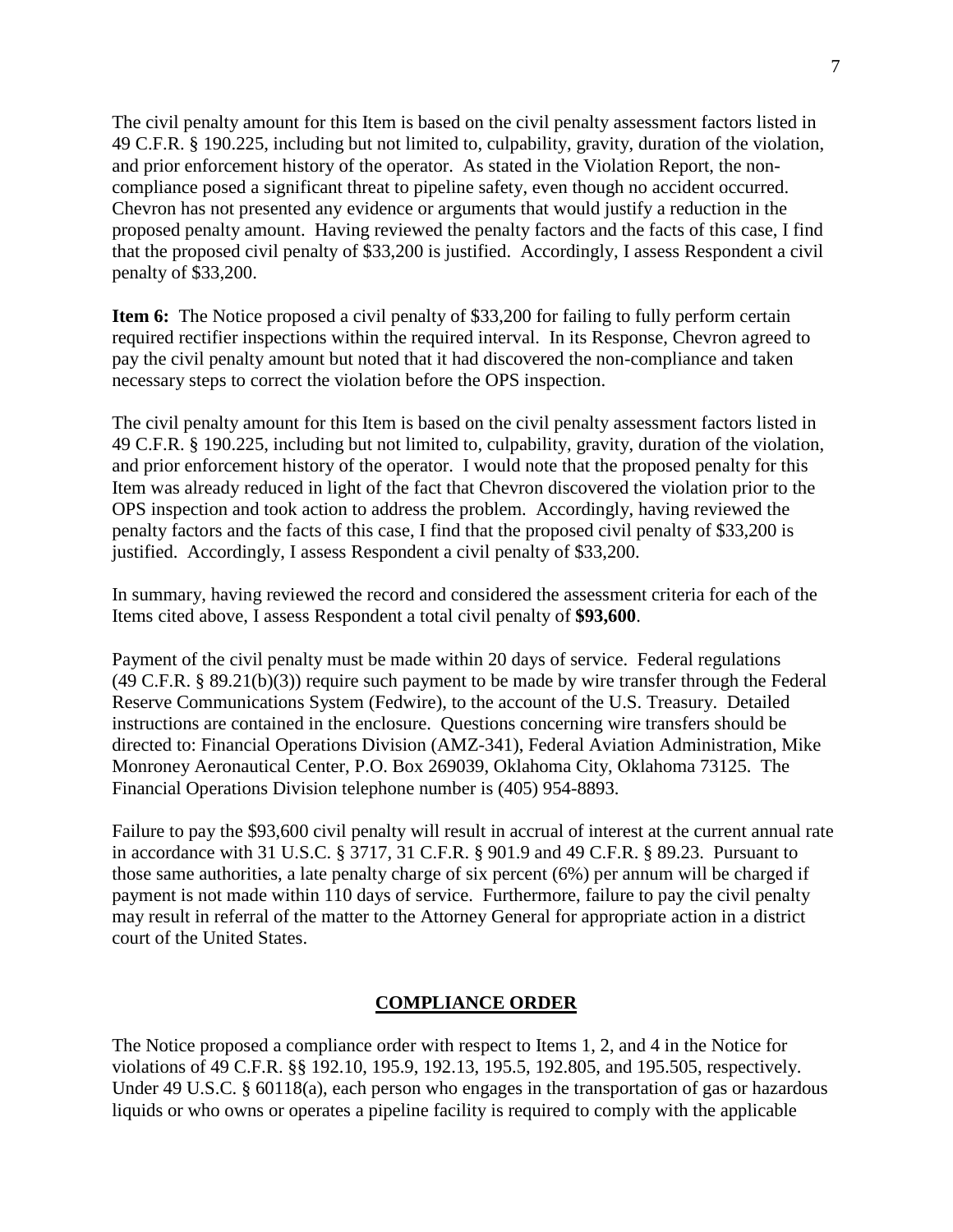safety standards established under chapter 601. The Director indicates that Respondent has taken the following actions specified in the proposed compliance order:

> With respect to the violations of § 49 C.F.R. §§ 192.10 and 195.9 (**Item 1**), Respondent has provided pictures of the demarcation points that were re-marked, demonstrating compliance with this item.

Accordingly, I find that compliance has been achieved with respect to these violations. Therefore, the compliance terms proposed in the Notice for Item 1 are not included in this Order.

Pursuant to the authority of 49 U.S.C. § 60118(b) and 49 C.F.R. § 190.217, Respondent is ordered to take the following actions to ensure compliance with the pipeline safety regulations applicable to its operations:

> 1. With respect to the violations of §§ 192.13 and 195.5 (**Item 2**), Respondent must develop a conversion-to-service plan and perform and document the necessary actions to ensure these lines are fit for the service intended for use. Chevron must provide PHMSA with the written plan, as well as the records demonstrating compliance with the plan.

2. With respect to the violations of §§ 192.805 and 195.505 (**Item 4**), Respondent must ensure that all covered tasks are performed by qualified individuals. If personnel are performing covered tasks but have not been qualified, then Chevron must take the necessary steps to qualify them or ensure that they only perform the tasks while observed by qualified individuals. Chevron must complete the rectifier inspections by qualified individuals.

3. Chevron must complete Compliance Items 1 and 2 within 90 days of receipt of the Final Order. Chevron must submit documentation verifying compliance with both items to the Director, Southwest Region, within 30 days of completing the actions.

4. It is requested (not mandated) that Chevron maintain documentation of the safety improvement costs associated with fulfilling this Compliance Order and submit the total to the Director.

The Director may grant an extension of time to comply with any of the required items upon a written request timely submitted by the Respondent and demonstrating good cause for an extension.

Failure to comply with this Order may result in the administrative assessment of civil penalties not to exceed \$100,000 for each violation for each day the violation continues or in referral to the Attorney General for appropriate relief in a district court of the United States.